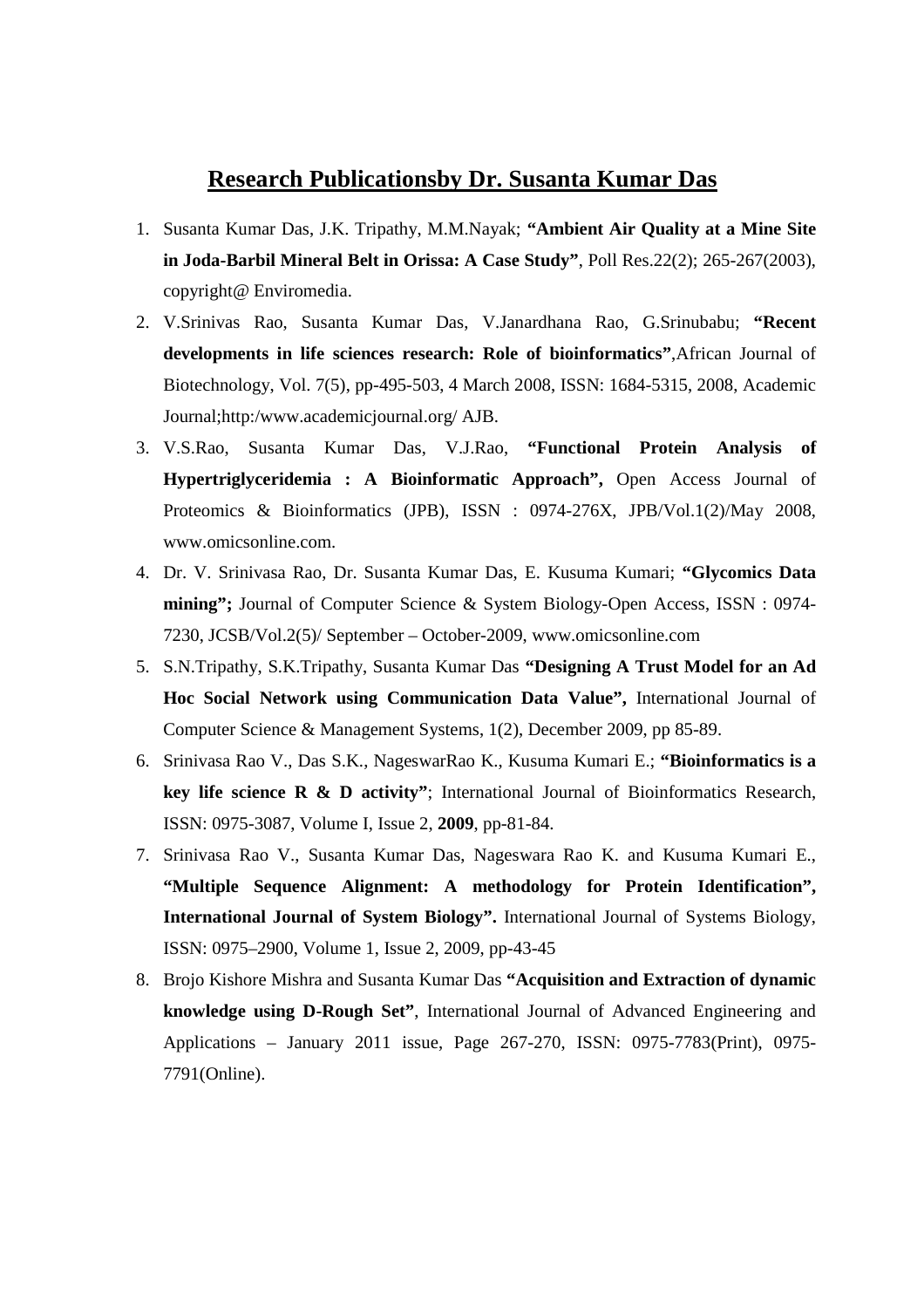- 9. N.Srinivas Rao, Susanta Kumar Das, **"Classification of Herbal Gardens in India Using Data Mining"**, Journal of Theoretical and Applied Information Technology, Vol.25(2), pp-71-78,31<sup>st</sup> March 2011, ISSN: 1992-8645.
- 10. Brojo Kishore Mishra and Susanta Kumar Das, **"Knowledge Acquisition under Uncertainty Through Rough Set"**, Proceedings of 2<sup>nd</sup> International Joint Journal Conference on Engineering and Technology(IJJCET 11), 25 April 2011, www.ijjcet.com
- 11. N.Srinivasa Rao, Susanta Kumar Das **"Herbal gardens of India:A Statistical analysis report"**, African Journal of Biotechnology, Vol.10(31), pp-5861-5868, 29 June 2011, ISSN: 1684-5315, 2011 Academic Journal; http:/www.academicjournal.org/AJB.
- 12. Brojo Kishore Mishra & Susanta Kumar Das **"Rough Set: Research directions and applications",** IJAMTES, ISSN: 2249-7455, Vol1, Issue-2(1), Nov. 2011.
- 13. Satya Narayan Tripathy, Susanta Kumar Das, Brojo Kishore Mishra, Om Prakash Samantray; **"A study on malware taxonomy and malware detection techniques";** International Journal of Engineering Research & Technology (ISSN (print): 2278-0181), 10-11 April 2015 TITCON-2015 Conference Proceedings; pp. 266 – 273.
- 14. AK Tripathy, Susanta Kumar Das, M Sundaray, SK Tripathy **"Particle swarm optimization for the design of high diffraction efficient holographic grating"**, American Journal of Computer Science and Engineering Survey, 2015, 28-33, ISSN 2349 – 7238
- 15. Om Prakash Samantray, Satya Narayan Tripathy, Susant Kumar Das, Binayak Panda; **"CAM: A Combined Analytical Model for Efficient Malware Classification"**; International Journal of Advanced Research in Computer and Communication Engineering, ISSN (Online) 2278-1021, ISSN (Print) 2319 5940, Vol. 5, Issue 1, January 2016; pp. 286-290.
- 16. Satya Narayan Tripathy, Sisira Kumar Kapat, Susanta Kumar Das, Binayak Panda; **"A Spyware Detection System with a Comparative Study of Spywares using Classification Rule Mining";** International Journal of Scientific & Engineering Research (ISSN 2229-5518), Volume 7, Issue 3, March-2016; pp. 179-184.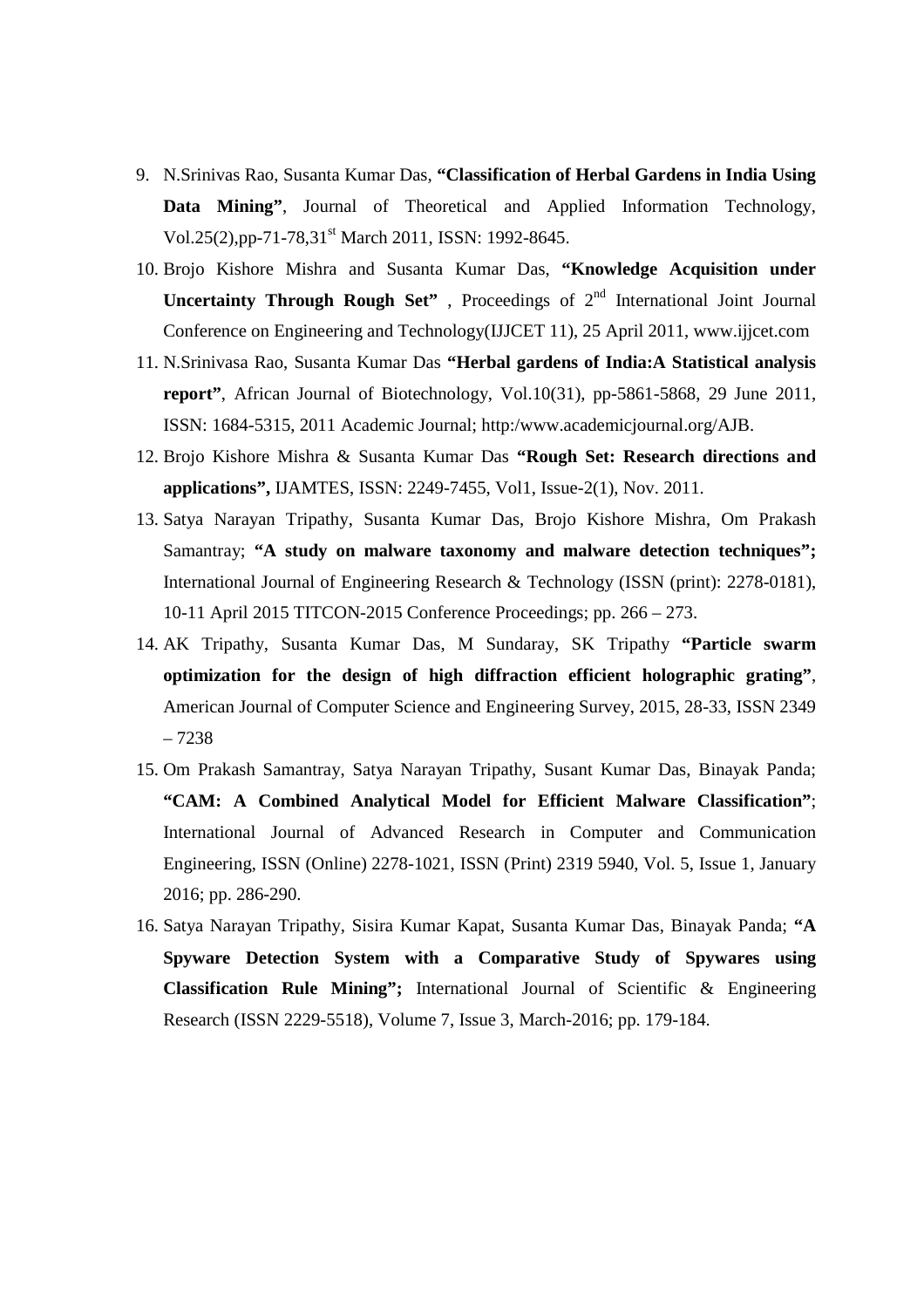- 17. Sachikanta Dash, Susanta Kumar Das; **"A Systematic Review Of Different Algorithms For Character Recognition Of Indian And Foreign Scripts"**; Asia Specific Journal of Research(APJR) ISSN (Print) 2320-5504 & ISSN (Online) 2347-4793, Vol: 1, Issue LII. June 2017; pp. 107-116.
- 18. Satya Narayan Tripathy, Sisira Kumar Kapat, D Anil Kumar, Mamata Nayak, Susanta Kumar Das**, "A survey on Malware Detection Approaches using EULA Analysis with Text Mining"**,2ND INTERNATIONAL CONFERENCE ON DATA SCIENCE AND BUSINESS ANALYTICS (ICDSBA 2018), Accession Number: WOS: 000468955000095, ISBN:978-1-5386-8431-3, DOI: 10.1109/ICDSBA.2018.00102, Pages: 517-522, Scopus, Web of Science.
- 19. Om Prakash Samantray, Satya Narayana Tripathy, Susanta Kumar Das; **"A Theoretical Feature-wise Study of Malware Detection Techniques";** International Journal of Computer Sciences and Engineering (Open Access), E-ISSN: 2347-2693, Vol.-6, Issue-12, Dec 2018, pp. 879-887.
- 20. Indrani Kumari sahu and Dr Susant Kumar Das**, "Feature Extraction and Analysis of MRI Images for Breast Cancer",** International Journal of Research in Engineering, IT and Social Sciences, ISSN 2250-0588, Impact Factor: 6.565, Volume 09 Issue 01, January 2019, Page 146-150
- 21. G K Panda, Indrani Kumari Sahu, Susanta Kumar Das, "**A Rough Set Approach for Knowledge Acquisition on Vector-Borne Diseases"**,February 2019 Second International Conference on Advanced Computational and Communication Paradigms (ICACCP)
- 22. Indrani Kumari Sahu, Dr. G K Panda, Dr. Susanta Kumar Das,**"Rough Sets in Disease/Cancer Predications and Pharmacogenomics",** National Seminar on Innovative Applications of Information Technology (NSIAIT-2019), 15-16 March, 2019, Berhampur University, Odisha, India
- 23. Om Prakash Samantray, Satya Narayana Tripathy, Susanta Kumar Das; **"A Data Mining Based Malware Detection Model using Distinct API Call Sequences**, International Journal of Innovative Technology and Exploring Engineering (IJITEE) ISSN: 2278-3075, Volume-8 Issue-7, May, 2019, pp: 896-902. Paper link: https://www.ijitee.org/wpcontent/uploads/papers/v8i7/F3533048619.pdf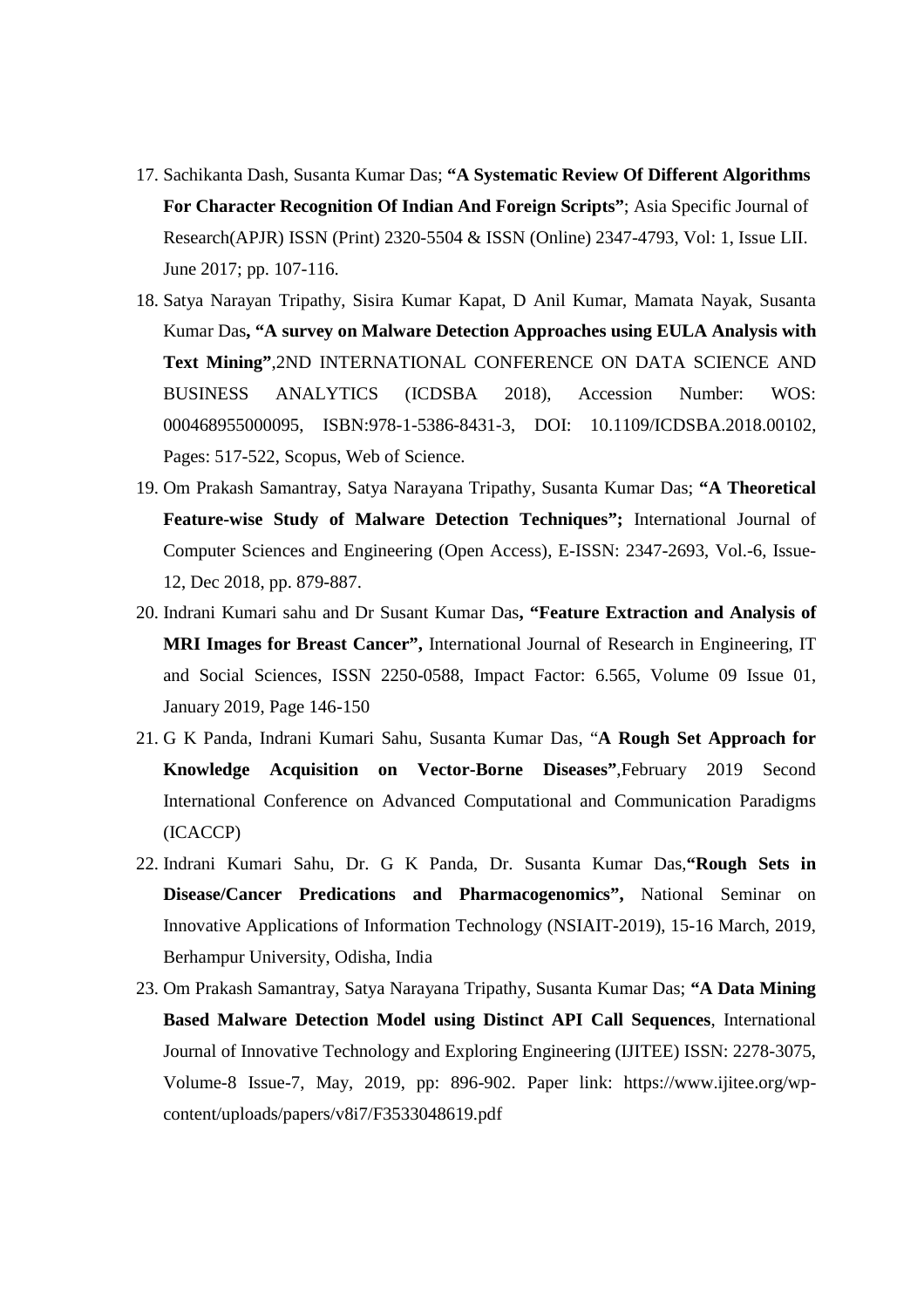- 24. D Anil Kumar, Sisira Kumar Kapat, Susanta Kumar Das, Satya Narayan Tripathy, **"Classification of Spyware Affected files using Data Mining Techniques"**, International Journal of Recent Technology and Engineering (IJRTE) ISSN: 2277-3878, Volume-8 Issue-2S6, July 2019, pp - 462-466. Scopus.
- 25. Indrani Kumari Sahu1, G K Panda and Susanta Kumar Das, **"Application Of Rough Set Theory In Medical Health Care Data Analytics",** International Journal of Advanced Science and Technology, Vol.129 (2019), pp.29-42
- 26. Indrani Kumari Sahu1, G K Panda and Susanta Kumar Das, **"Application Of Rough Set Theory In Medical Health Care Data Analytics",** IJAST, ISSN: 2005-4238(Print); 2207-6360 (Online), NADIA, 129, 29-42,
- 27. Om Prakash Samantray, Satya Narayana Tripathy, Susant Kumar Das; **"A study to Understand Malware Behavior through Malware Analysis"**, 2019 IEEE International Conference on System, Computation, Automation and Networking (ICSCAN), Pondicherry, India, 2019, pp. 1-5, doi: 10.1109/ICSCAN.2019.8878680. IEEE XplorePaper link: https://ieeexplore.ieee.org/document/8878680
- 28. Sasmita Padhy, Satya Narayan Tripathy, Sisira Kumar Kapat, Susanta Kumar Das, **"Analysis of Statements of Software Based on the Prioritization Strategy of Test Cases"**, International Journal of Innovative Technology and Exploring Engineering (IJITEE), ISSN: 2278-3075, Volume-9, Issue-5, pp 618-621, DOI: 10.35940/ijitee. E2479.039520, March 2020. Scopus
- 29. Sasmita Padhy, Satya Narayan Tripathy, Sisira Kumar Kapat, Susanta Kumar Das, **"An Optimal Receive Antenna Selection Algorithm using GA in MIMO Communication System",** International Journal of Innovative Technology and Exploring Engineering (IJITEE), ISSN: 2278-3075, Volume-9, Issue-5, pp 630-633, DOI: 10.35940/ijitee.E2502.039520, March 2020. Scopus